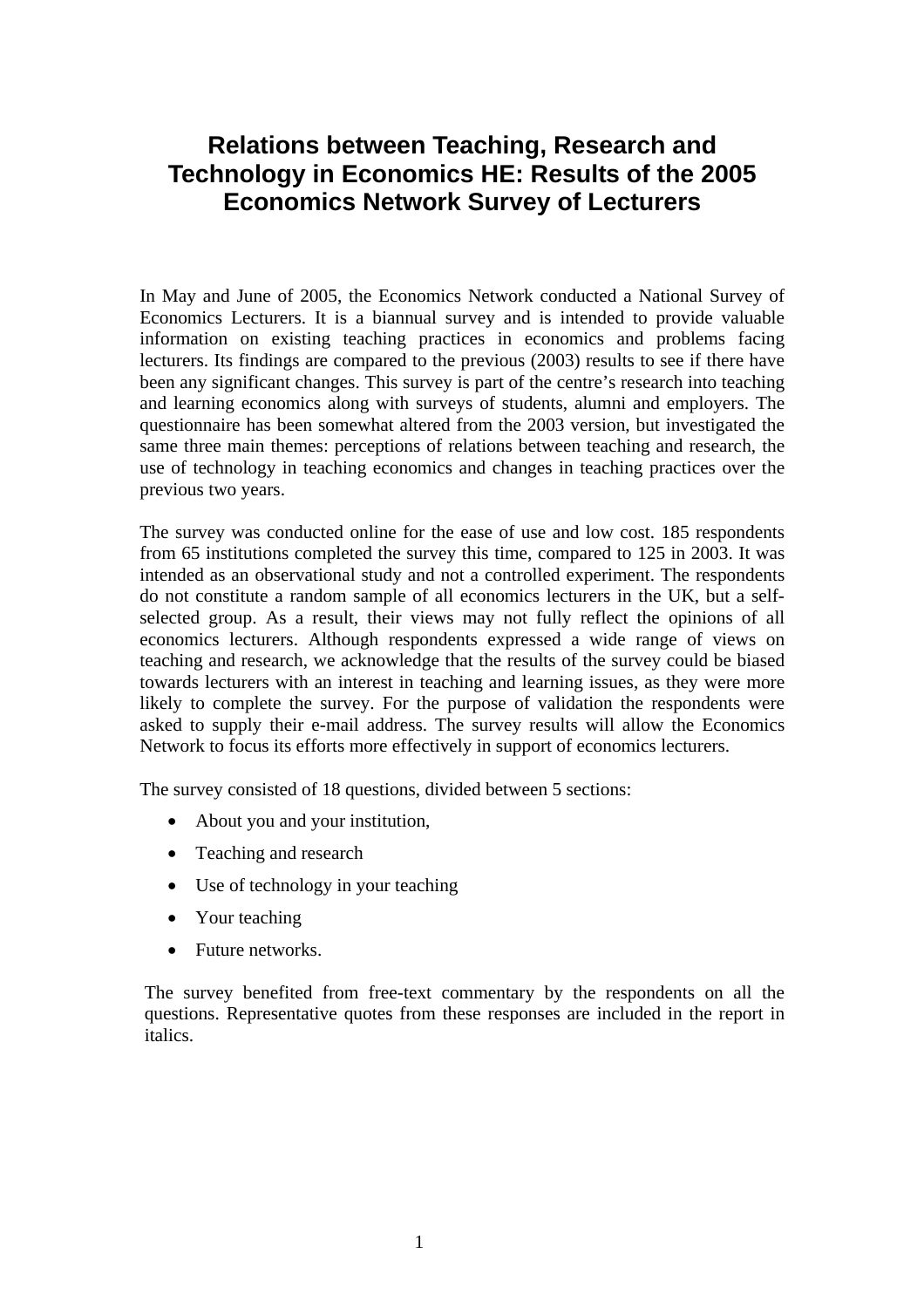### *A. About you and your institution*

Respondents were asked to name their employing university, their gender, post, years of experience in teaching in HE, courses that they teach and at what level. Lecturers from 65 HE institutions took part in the survey. The results describe the typical respondent as:

- Male (75%), although this survey included more female respondents than the one in 2003, where males constituted 81%.
- In the post of Lecturer (pre 1992)/Lecturer or Senior Lecturer (post 1992) 68%. Lecturers in these posts constituted 50% of respondents in the 2003 survey.
- With more then 10 years of experience in teaching in higher education (63%). This was a similar percentage to 2003 (62%).
- In full-time employment (94%). This was the same percentage as 2003.
- Teaching various economics courses at both undergraduate and postgraduate levels including, but not limited to, Introductory Economics, Microeconomics, Macroeconomics, Quants and Stats, Labour, Industrial, Development and Monetary Economics, and MSc and PhD dissertation supervision.

## *B. Teaching and research*

In the 2003 survey we asked lecturers about their attitudes towards teaching and research and their perceptions of how their departments rank them. The majority of respondents (54%) believed that their departments considered teaching considerably or somewhat less important then research, while among the respondents themselves this view was shared by less then one third (27%). Equal value was attached to teaching and research by slightly more than two out of five of the respondents; while only one in five thought that that was the way their departments saw it.

This year we wanted to explore further the question of how lecturers perceive the relationship between teaching and research. We asked whether they see teaching and research as complements or as substitutes and what are the implications of their answer.

The relationship between teaching and research has been the subject of many papers published in UK, USA and Australia. The conclusions from those papers, however, are contradictory and will be further discussed in a separate publication.

Respondents from our survey, when asked about the area of their research, gave very diverse answers, including, but not limited to Applied Econometrics, Applied Macro and Microeconomics, Development Economics, Economics History, Finance, Industrial Economics, International Economics, Labour Economics, Regional Economics and Political Economy. Some of the lecturers mention economics education, while a few notes that right now they are not interested in research. Among those who answered our survey, less then one in five (18%) believe that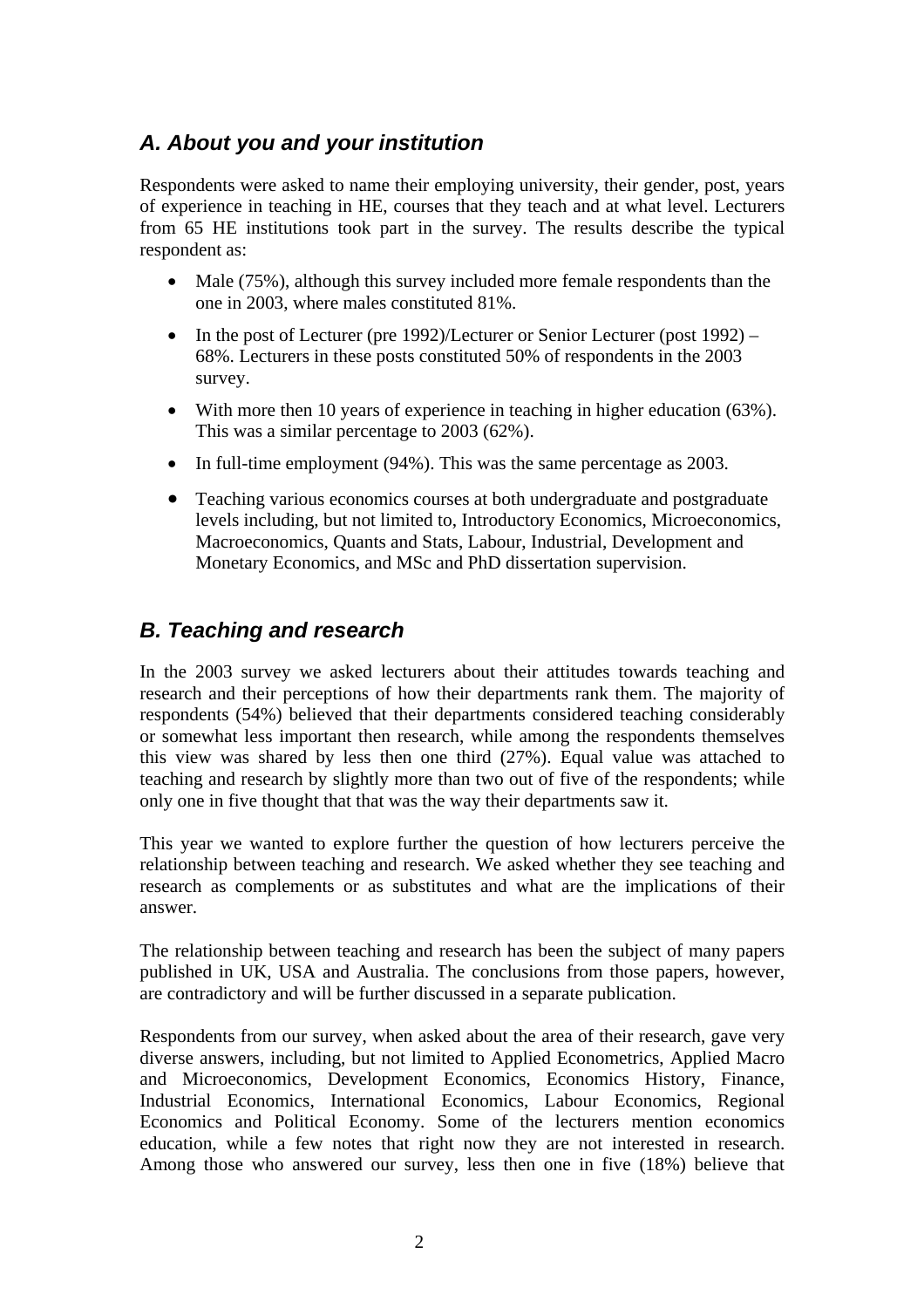research plays no role in teaching, while the majority (82%) think that it plays a positive role. No one suggested that it plays a negative role.

#### *Figure 1. Attitudes of respondents on the role research plays in their teaching*



Those who replied that research plays no role in their teaching either did not leave any comment or gave one of the following comments: "*teaching not related to my research*" or "*mutually exclusive*". Only one of the respondents mentioned that students' lack of interest in the course makes it impossible to convey the interest of research.

Among those who find a positive role for their research in teaching, some respondents provide specific examples of this role, while others give general comments about their mutual influence. "*Teaching and research are intertwined because one gives you ideas to employ in the other!*" The following are some typical examples:

- *Empirical findings from the research complements theoretical understanding of the topics covered in teaching*
- *Provides examples and illustrations*
- *Sets the agenda*
- *Informs curriculum*
- *Provides issues for class discussion*
- *Raises competence and confidence*
- *Strong link between research and dissertation supervision*
- *Helps ensure the currency of materials in the reading lists*
- *Active research*
- *The nature of research makes me more aware of issues to do with effective teaching and learning*
- *Builds up knowledge both of technique and applications*
- *Ability to give students some idea of what's going on at the frontier*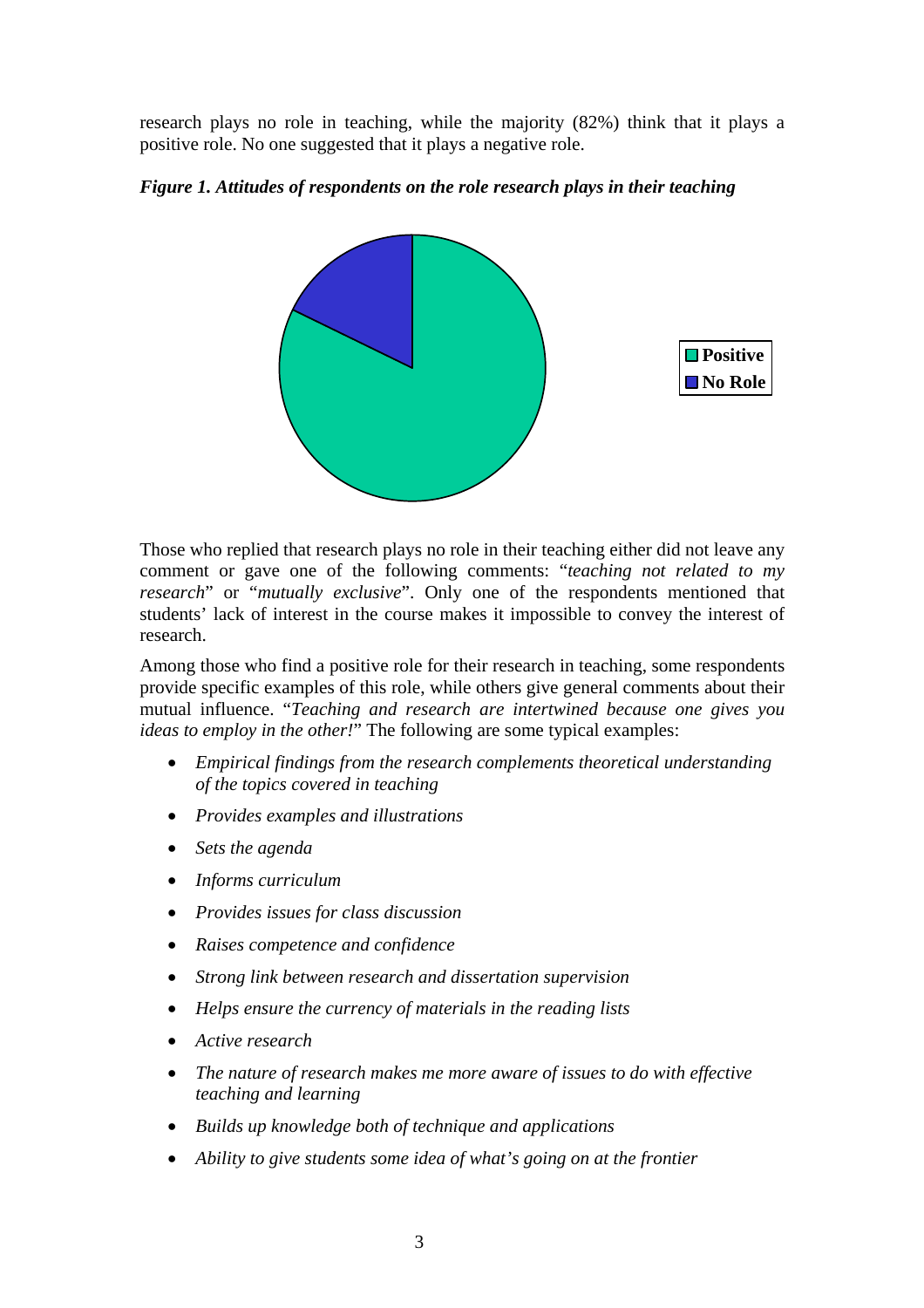- *Research gives me new ideas about new ways of teaching standard results*
- *Validation of lecturer as economics professional/practitioner outside the classroom*
- *Focus on aspects that my research can highlight*
- *Gives me data sets*

The attitudes of the respondents were less positive when we asked them what role teaching plays in their research. This time 5% pointed to the negative role of teaching, 37% presume that it doesn't play any role, but the majority of 58% still agreed that the role of teaching in research is positive.

*Figure 2 Attitudes of respondents on the role teaching play in their research*



Those who describe the role as negative either left no comments, or pointed to the fact that teaching takes time from research and that they are mutually exclusive. Those who deny that it plays any role also left few comments, just pointing to the fact, that "*occasionally get an idea from teaching, but it is rare*". The majority, who see the role of teaching as positive, provided specific examples. The following are representative:

- *Use my students as examples*
- *Students questions make me think about potential research questions*
- *Some of my work on pedagogic issues is carried out within my teaching activity*
- *Teaching a topic makes you work hard about making it understandable*
- *Helps sharpen/focus some arguments*
- *Students views provide fresh ways of looking at issues*
- *Application of rigorous, defendable tools of economic analysis to areas of applied research*
- *Use teaching experiences in theory and vice versa*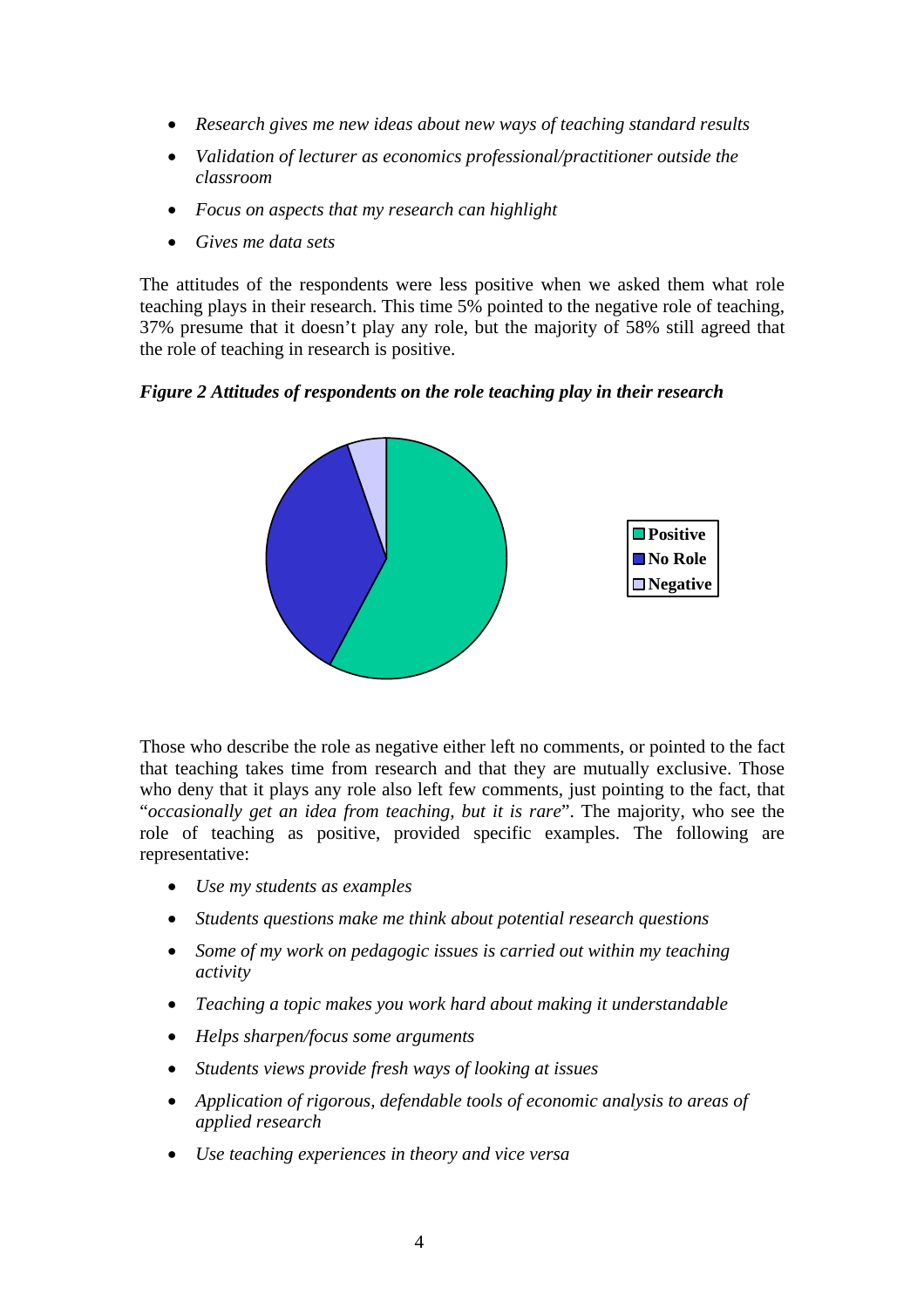- *Influences my choice of research topics*
- *Testing ideas by having to explain them in simple language*
- *Teaching tests clarity of understanding and grasp of issues and drives scholarly enquiry*
- *Need to teach beyond research areas keeps me up with broader aspects of the subject which benefit my research*
- *Some research ideas develop from teaching problems*
- *Helps me identify gaps in literature*
- *Motivated a new line in educational research*
- *Feed back on what is happening in local areas*
- *Use classroom experiments for research*
- *Expanding knowledge of field*
- *Action research*
- *Better understanding of students learning needs*
- *Try to structure papers as if I am teaching them*

We also asked the respondents about their perception of teaching and research in economic terms; whether they were *complements* or *substitutes* and what were the implications of their answer.

#### *Figure 3 Respondents' perceptions of teaching and research in terms of complements and substitutes*



About 2% of the lecturers thought the question was not correct and asked for it to be re-constructed. As for the rest, a majority of 58% agreed that teaching and research are complements in some respects and substitutes in others. Less then a third (30%) thought that they are complements and not substitutes, while 4% agreed with the opposite statement, that they are substitutes and not complements. The last small group of 6% said that research and teaching are neither complements nor substitutes.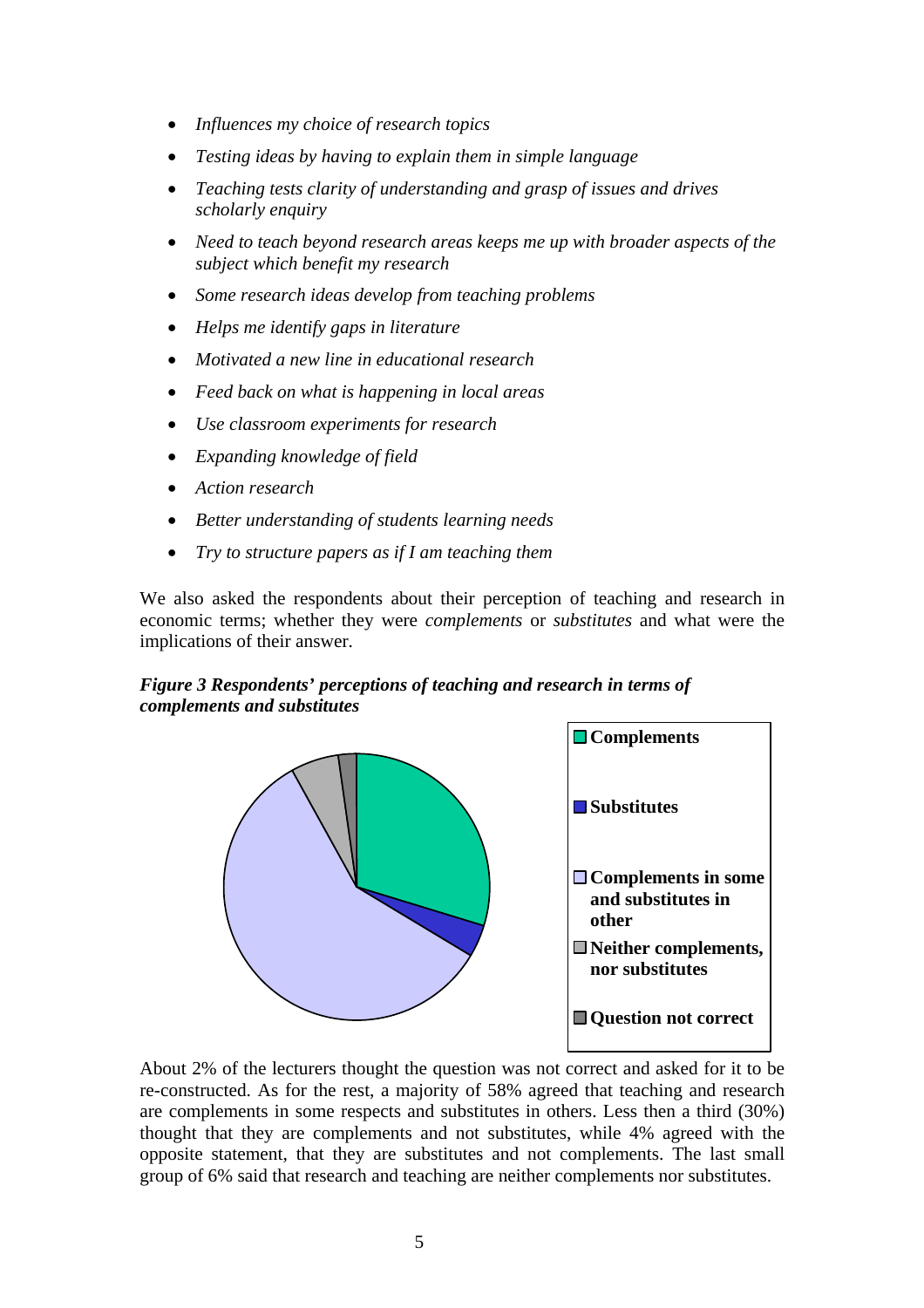The respondents suggested the following implications for their answers:

I. Complements in some respects and substitutes in others

- *Research informs my teaching but teaching and research compete for the time I have*
- *Teaching and research should be complementary but teaching is seen as a "second rate" activity compared to research*
- *Teaching should be efficiently organised to minimise preparation and assessment demands*
- *Each activity can yield multiple benefits but time spent on predominantly on activity or another incurs an opportunity cost in terms of the other one*
- *That work loads should make room for both; and that allocation of teaching amongst staff should take appropriate account of research interests and activities*
- *Need for more balance in rewards and incentives*
- *I feel happier teaching in areas where I do research, while developing new teaching material can generate new research ideas*

II. Complements and not substitutes

- *There are diminishing returns to teaching which may turn negative*
- *More effort should be made to integrate the two*
- *More 'respect' should be given to teaching*
- *You need time afforded for both and equal emphasis on both*
- *May be there is scope for individuals specialising in research or teaching*
- *If researcher is a good teacher, then research is beneficial and has a positive aspect on teaching; but if researcher is not good at teaching then students receive few benefits from research of teacher*
- *Advanced teaching is research informed and teaching stimulates research questions*
- *Teaching and research are complements, but they are not viewed as complements under the modern quality assurance approach. The teaching quality bureaucracy has become a hindrance in combining teaching with research. The implication is to revisit QA*
- *Advancing research keeps teaching current*
- *Departments need to exploit synergy between research and teaching*
- *Current RAE funding strategies are quite irrelevant and tend to categorise individuals in a way that diminishes the richness of what is going on at university*
- *That a blend of research and teaching produces benefits all-round*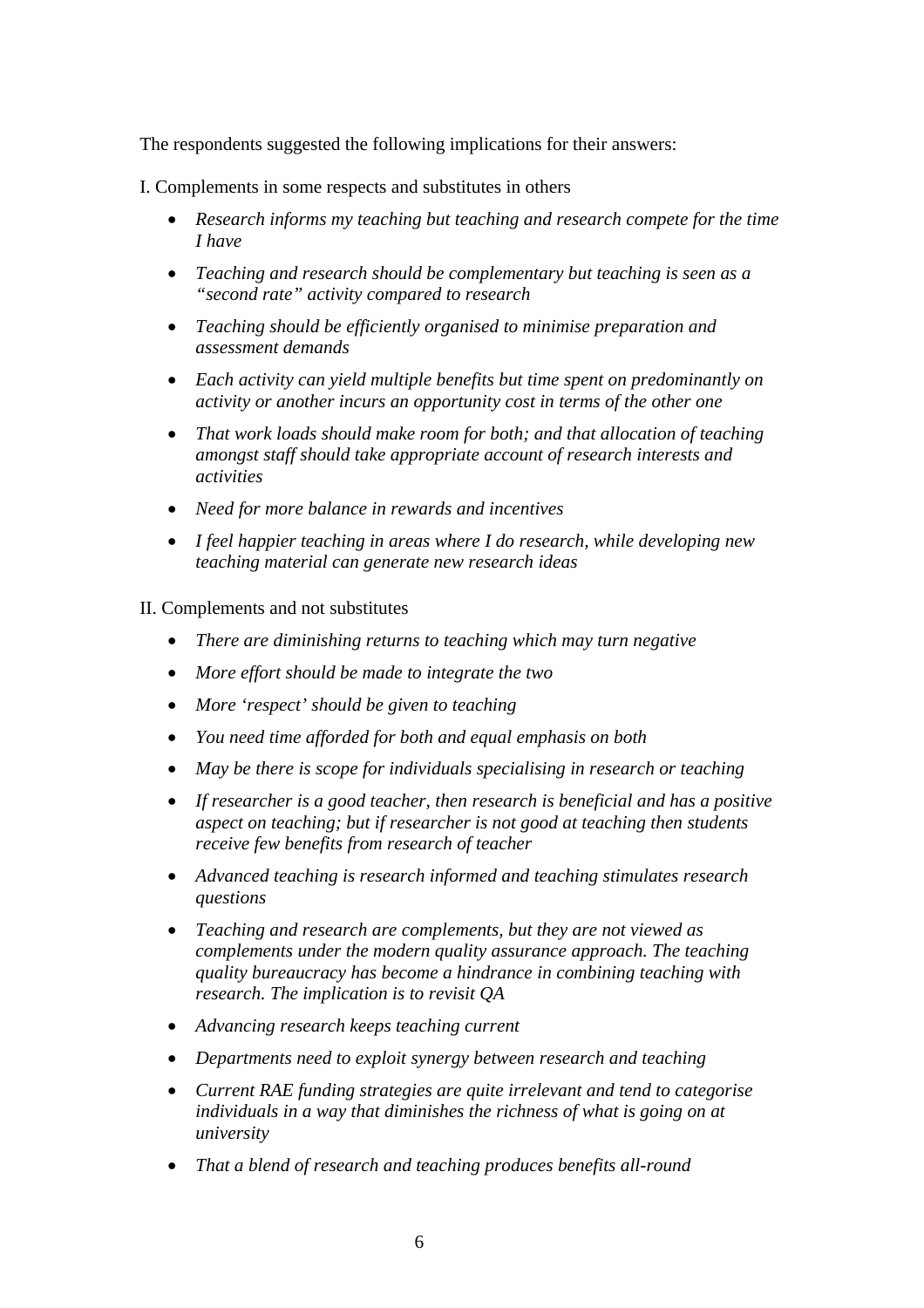- *Research and teaching are two wheels of a carriage*
- *Research in its widest sense supports teaching, but is not a substitute for it. Being a researcher is no excuse not to teach*

III. Substitutes and not complements

- *Only a fool puts any effort into teaching. The university takes the view that teaching is a "bad", research is a "good"…certainly true for academic promotions both within and between institutions*
- *That one should teach as little as possible*
- *We should be paid and rewarded separately for each*

IV. Neither complements nor substitutes

- *I am not using my research in my teaching since I am teaching different stuff from my research*
- *There should be career routes in both areas, not just in research*
- *Depending on the specific nature of teaching and research, they may be complements, substitutes or independent*

The issue of the relationship between teaching and research is one of growing interest and concern in UK higher education and the Economics Network can use the results of this survey to further inform the discussions in this area on a national level and to help support the enhancement of the relationship.

Where there is perceived to be a conflict between teaching and research, HE institutions need to consider how their research can best enhance their teaching, rather than distracting academics from improving their teaching because the necessary time to do so impinges upon their research time.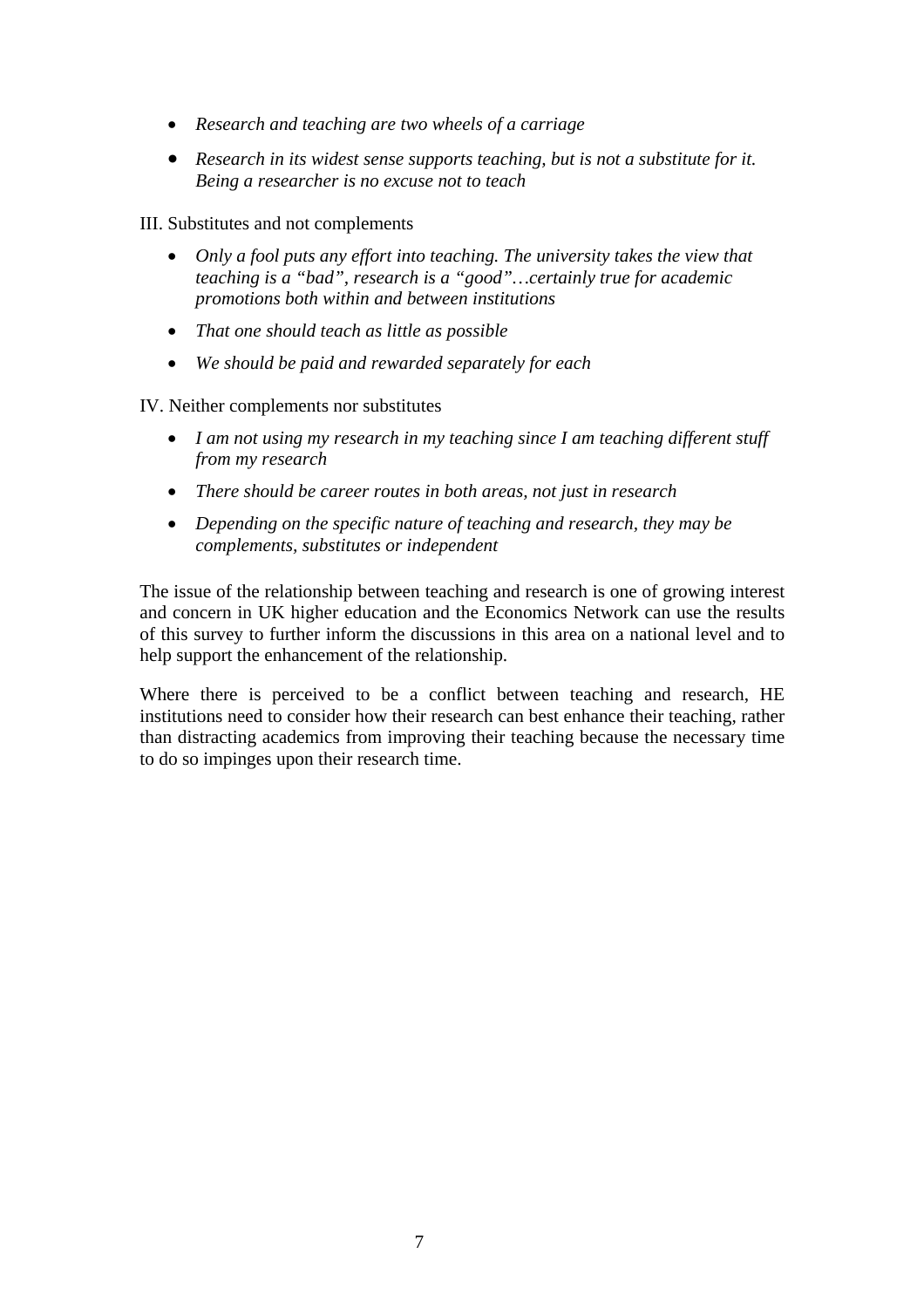## *C. Use of technology in your teaching*

Questions regarding the use of technology in teaching were included in both the 2003 and 2005 Surveys. This has allowed us to track the changes in this area over the intervening period. Lecturers were asked what technological medium they used to communicate with the students. In 2005 nearly half of them (46%) replied that they use a Virtual Learning Environment (Blackboard, WebCT, etc.), while a quarter of them use departmental websites, and slightly fewer – about one in five – use e-mails. The remaining 7% use either shared folders or other technological media.

#### *Figure 4 Use of technological media by respondents for communicating with students*



Respondents' replies regarding the possible use of various activities on the VLE or departmental web site for individual courses/modules are summarised in the table below. All the data is in percentages, where 100% is equal to all lecturers who replied to this question (roughly about 160 replied for this question).

*Table 1. VLE features or departmental web activities respondents use now or my consider in the future (%)* 

| Teaching activity                        | Use now | May<br>consider | Will not<br>consider |
|------------------------------------------|---------|-----------------|----------------------|
| Delivering learning resources            | 81      | 15              |                      |
| Communicating with learners              | 72      | 21              | 5                    |
| Supporting discussion                    | 19      | 53              | 28                   |
| Tracking the progress of learners        | 19      | 57              | 25                   |
| Providing online formative assessment    | 23      | 60              | 18                   |
| Conducting online summative assessments  | 9       | 58              | 33                   |
| Collecting student submissions           | 16      | 64              | 20                   |
| Supporting peer or self-assessment       | 6       | 61              | 33                   |
| Supporting personal development planning |         | 59              | 34                   |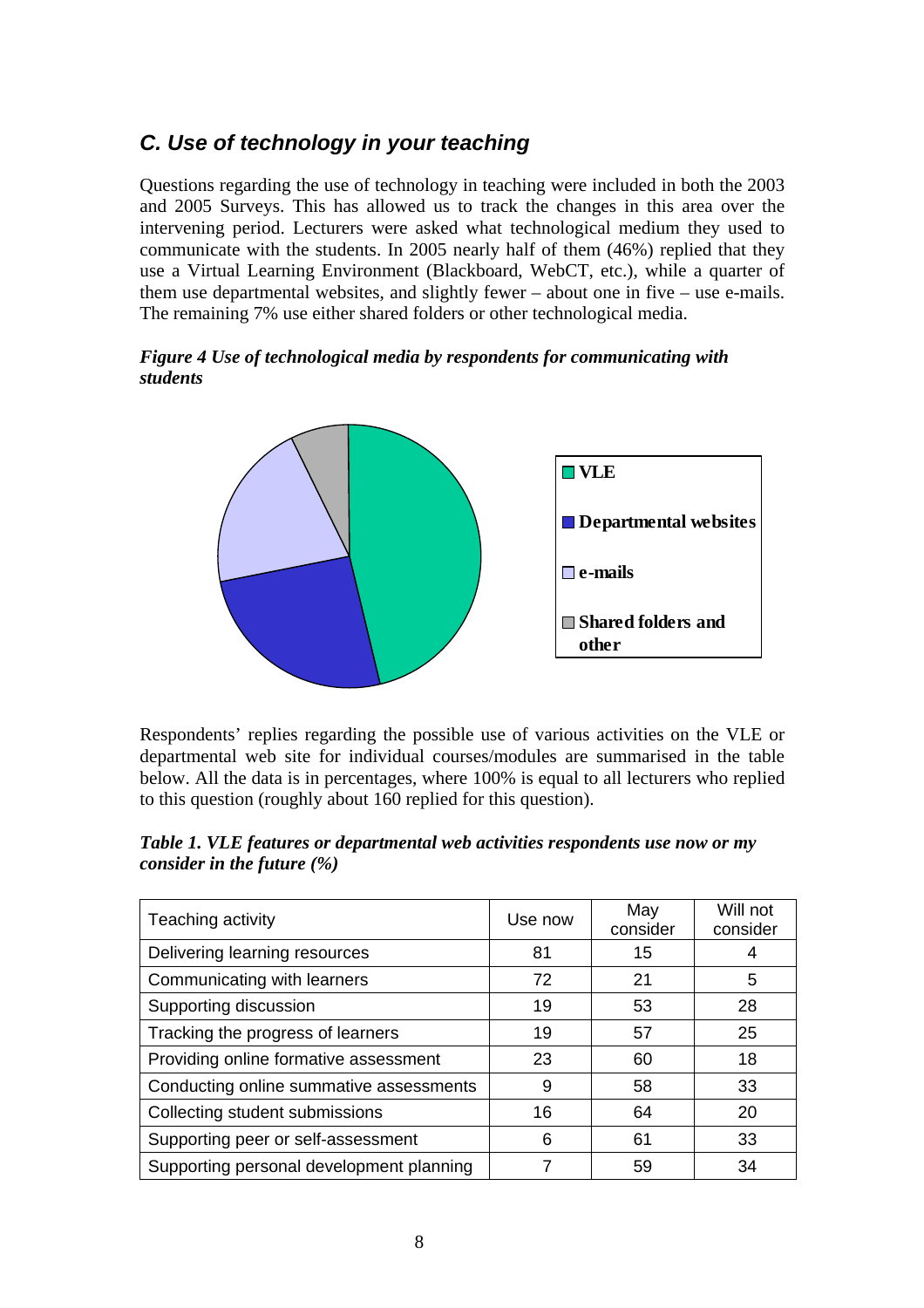Comparing these data to the results of 2003 survey, there has been a significant increase in the use of technology in teaching economics. More of the lecturers are now using a VLE or departmental web sites in their teaching (58% of the respondents used it in 2003 and 87% in 2005). VLEs are also used in more creative ways: their use for communication with learners has increased from 40% to 72% and for online assessment from 17% to 23%. They are used for tracking the progress of learners, supporting PDPs, and "*providing means to do independent and self-driven studying and research*", as one of the respondents put it. Though, as we can see from the table, respondents still mostly use VLEs for delivering learning resources.

It is important for us to know not only what features of VLEs respondents are using already, but also what they are considering or not considering using in the future and why. One in six respondents use it for collecting students' submissions, while more than three out of five may consider using it for this purpose in the future. More than half of the respondents who are currently not using VLEs for various teaching activities may consider doing so in the future. About a third of respondents are not considering using a VLE to support personal development planning, peer or selfassessment or conducting online summative assessments. The main reason for that is the same as 2 years ago: time constraints. Only a few of the respondents doubt the benefits of different aspects of technology to the students.

We also asked lecturers about those aspects of technology that are available to them, but which they are currently not using and why. In their answers respondents mostly mentioned some facilities of Blackboard and WebCT that they are not using now, and agree that they could use more of them. Amongst other mentioned aspects were interactive whiteboards, personal response systems, Questionmark Perception software and short message texting. Some of the lecturers mentioned that they do not use PowerPoint slides.

Respondents provide detailed remarks about the reasons why they do not use all the facilities, available to them. These reasons could be divided into several groups:

- A. No time
	- *They are VERY time consuming and the payoff is low*
	- *No time to invest in sunk cost required*
	- *Time constraints for setting up courses*
- B. No skill
	- *Lack of development time*
	- *Need coaching to be sure which are available, as well as how*
	- *Too much investment in learning how to use for marginal gain in delivery to students over what I do at present*
- C. Technology is not reliable
	- *No technical back-up*
	- *Still not 100% confident of robustness of network*
	- *Unreliable, does not look professional*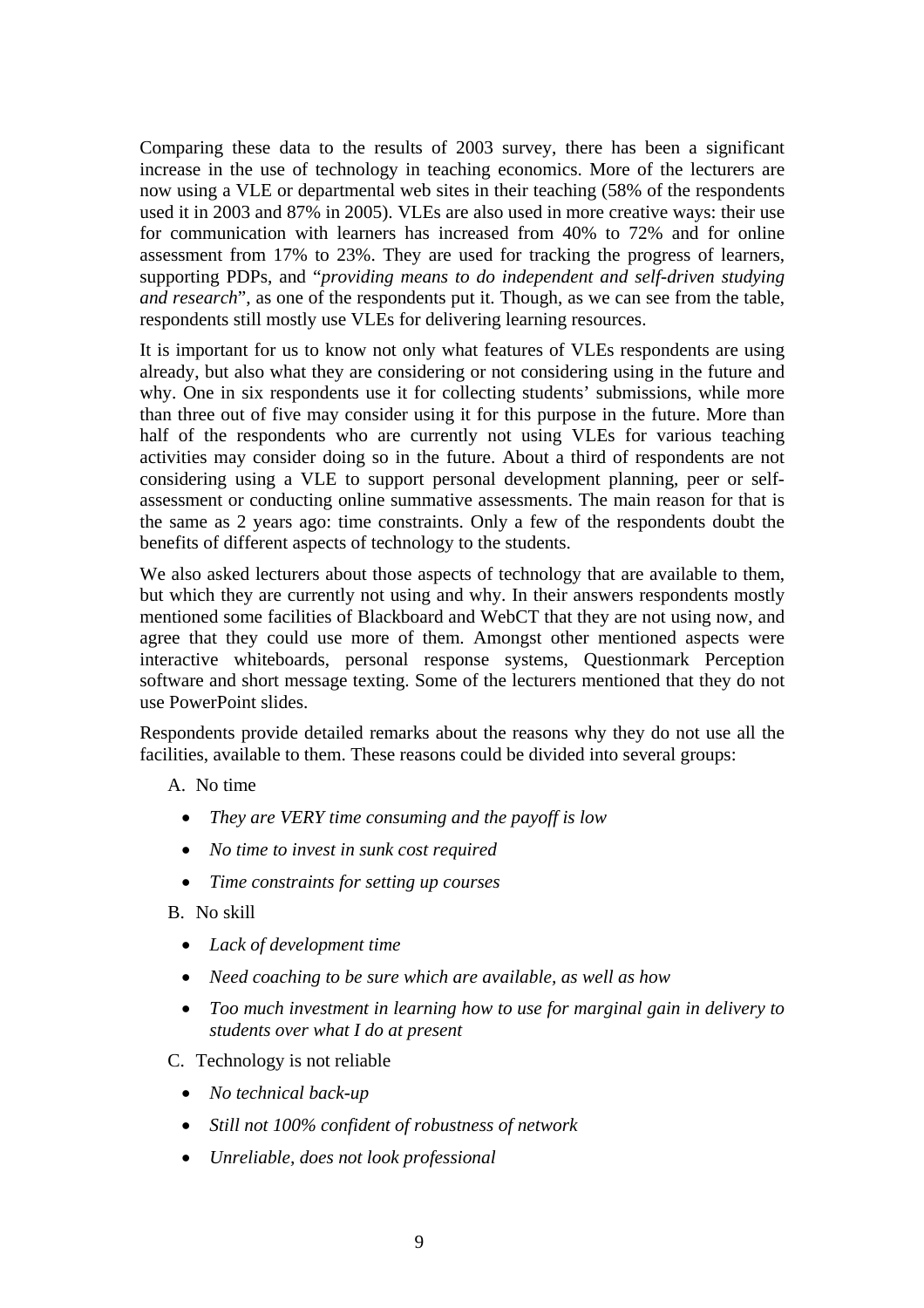- D. Students don't use them
	- *Virtual office hours students ignored them*
	- *Students tend not to use them*
- E. Not impressed with it
	- *Do not find it useful*
	- *I have not found the system to be very user friendly*
	- *Learning technologies are a poor substitute for real physical contact with students*
	- *Prevents teaching and interaction*
- F. Lack of awareness of existing resources
	- *Not aware of useful materials in my area and very time consuming to create*
	- *Not sufficiently developed for math*
- G. PowerPoint is not an effective tool
	- *It doesn't enable the development of an argument*
	- *Students often disengage if classes are over reliant on PP*
	- *They deter students from taking their own notes which is very important cognitive step in the learning process*

The majority of respondents mentioned two of the suggested reasons – lack of time and skill. Providing resources that could ease the use of various aspects of technology in teaching will be one of the targets of the Economics Network in the coming year.

Given various services, which could be provided by the Economics Network in respect to the use of technology, the respondents were asked to rank their priority, with 1 as most valuable. The average ranks can be seen in Table 2.

*Table 2. Average rank of the desirable services that could be provided by Economics Network, with 1 as most valuable*

| Service                                                                                   | Rank |
|-------------------------------------------------------------------------------------------|------|
| Information about the new technologies that are available in Economics                    |      |
| Access to peer-reviewed learning resources                                                |      |
| Staff development in using new technologies to support effective learning                 |      |
| Guidelines, case studies and publications relating to the effective use of e-<br>learning |      |
| Opportunities to share ideas and experiences with colleagues                              |      |
| Excel templates                                                                           | 4.3  |

Nearly half of the respondents rank provision of 'Information about the new technologies that are available in Economics' as most valuable. Slightly less valuable they find 'Access to peer-reviewed learning resources', while 'Staff development in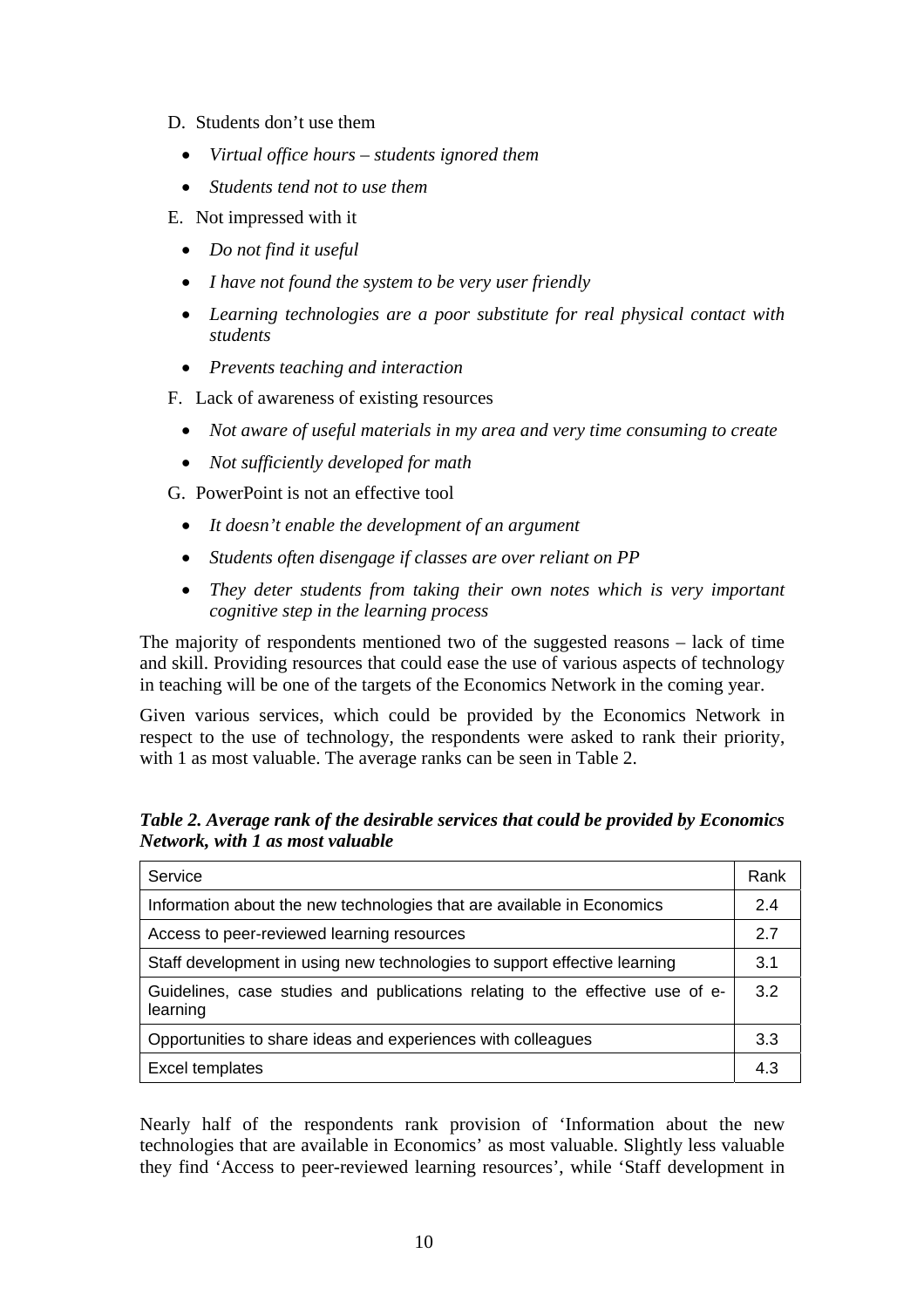using new technologies to support effective learning' is in third place. The Economics Network will use this information in prioritising the development of resources and provision of workshops in the coming year.

## *D. Your teaching*

In the 2003 survey, nearly half of the respondents mentioned that they had changed their teaching methodology. Unfortunately no comments were left to explain the reasons for this change. This year we not only asked lecturers whether they have changed their teaching methods in the past 2 years, but also specifically invited their comments on this issue.

Results were similar to the 2003 Survey. More then half of the respondents (56%) replied that they have changed their teaching methods in the past two years, while two out of five said that they have not done so, with 6% having taught for less than two years. Some of the respondents commented on the essential need for change in teaching – "*If you are a reflective or reflexive practitioner it should*", "*Teaching always changes to meet the diverse needs of students*" The suggested reasons for change could be divided into two following groups:

A. Change in pedagogy

- *Use students' input in order to set tone of lectures*
- *Use PBL [Problem-Based Learning]*
- *Changes in the form of assessment*
- *I use 'ask the audience' with buzzers*
- *I've made my teaching even more interactive*
- *More discussion based supervisions less marking of written material*
- *No longer overcrowding the syllabus more time for students to reflect*
- *There is more in-class group work*
- *Try to incorporate techniques which take account of different learning styles*
- *Using active learning methods in classes*
- *Using experiments and games*
- B. Change in the use of technology
- *Start using WebCT*
- *Developing on-line tests and participating in e-convening course*
- *Greater use of Blackboard*
- *Greater use of ICT and e-learning generally*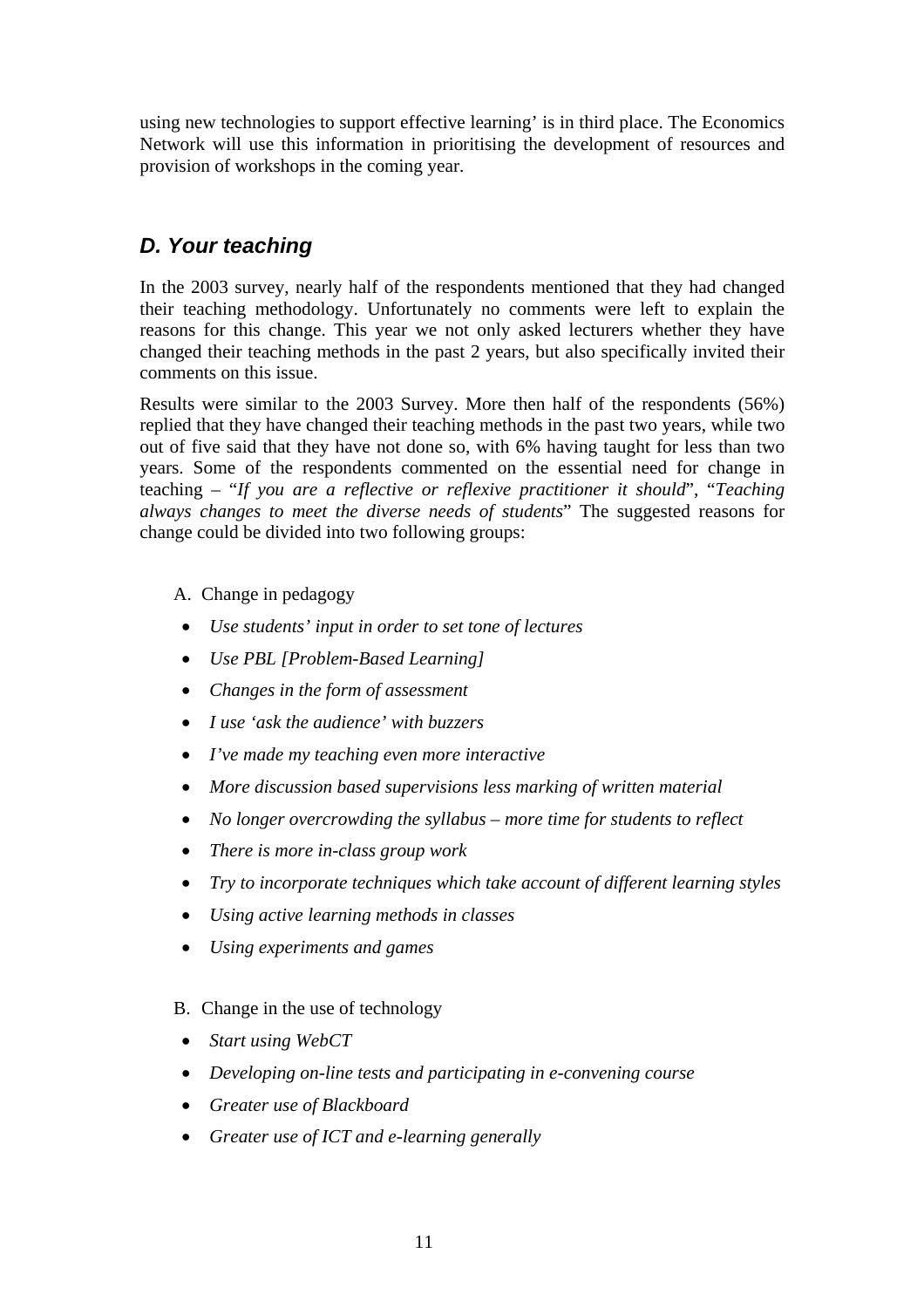- *More e-mailed teaching files for support more likely to be read by students than if just posted on module web site*
- *More on line facilitation*
- *All modules are now supported by Blackboard*
- *Much more use of intranet and whiteboards*
- *We had been using Blackboard and also visualise technology in the classroom*

We also asked lecturers about their satisfaction with the effectiveness of their teaching compared with two years ago. Nearly half of the respondents (48%) were equally satisfied, while one in eight were less satisfied and one in three were more satisfied with the effectiveness of their teaching. The rest of the respondents have been teaching less than 2 years.

#### *Figure 5 Change in the respondents' satisfaction with the effectiveness of their teaching in the past 2 years*



Comments provided by the respondents give us an insight into the lecturers' perceptions of what brings them satisfaction in teaching.

Those who feel less satisfied than they were two years ago point their finger mainly to students and their behaviour problems:

- *Quality of student intake deteriorated*
- *Reduced student engagement / commitment*
- *Motivational issues where time has been spent preparing classes that the students don't fully engage in*
- *Students seem increasingly unable to take on an active role in their learning*
- *Even in an elite university, student discipline in lectures is becoming a problem*
- *We are concerned about the number of students coming to class unprepared*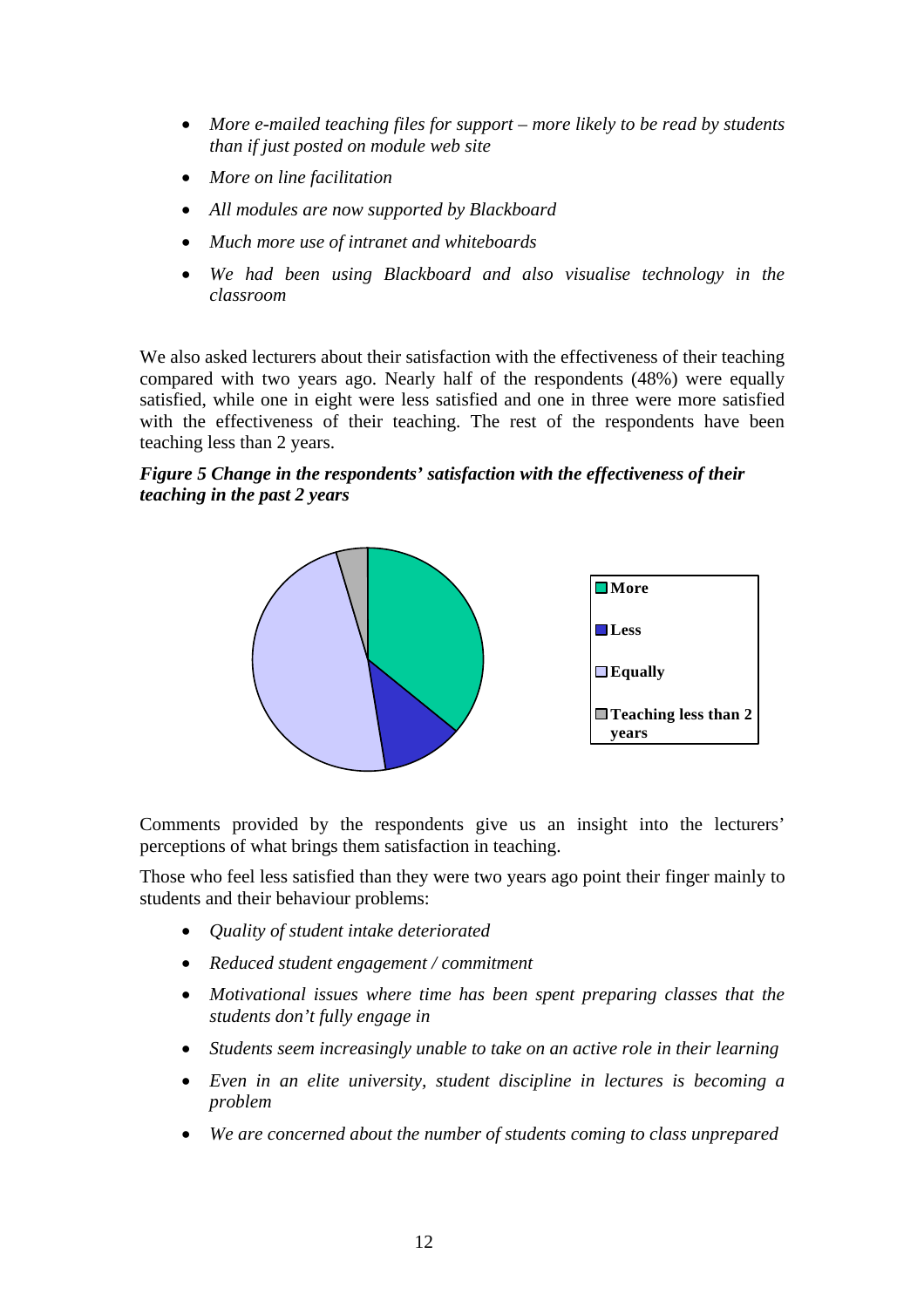They describe the increased pressures on their time to do research and administrative work:

- *Increased pressure in other areas (admin) meant had to cut back either time dedicated to teaching or research – I chose to maintain research but am now less prepared for teaching*
- *I am personally unhappy about having to make a conscious decision to pull back on the effort I put into teaching – It is really quite depressing but I cannot do everything*
- *I can't put as much effort as I would like into both research and teaching*

Some of the lecturers are also complaining about "*too much bureaucracy", "poor IT reliability"* or blaming themselves for *"not making effective use of information on good economics practice".* 

Only a few of the lecturers who describe themselves as "equally satisfied with their teaching as they were two years ago" provided comments to their answer. Some of them used comments to stress that little had changed:

- *The same courses are delivered in the same way, though different ways in each course*
- *No real change in past 2 years*
- *I always got and still get excellent teaching evaluations*

Some were very self-critical:

- *Equally unsatisfied, too, in that I'm always seeking to do better cost effectively in terms of time, other resources (and other commitments)*
- *It is more difficult to get across reflective ideas because teaching is more directly geared to assessment*

While others were still pointing to the similar problems:

- *Time constraints and work loads make it difficult to invest time and effort in new teaching approaches*
- *The environment is highly constraining but I think I do OK within it*
- *I am certainly a better teacher, but at the same time quality and preparedness of students and objectives are changing (not always for the better)*
- *However, too much 'spoon feeding' is expected. Students don't (can't for financial reasons) do as much independent work as we would expect*
- *My problem is with student disengagement. As paying customers they know that universities need the income and that failing them for idleness is much less likely than in the past*

Lecturers who see themselves more satisfied with their teaching pointed to three main reasons for that:

- A. They became better teachers
- *Further learning from experience*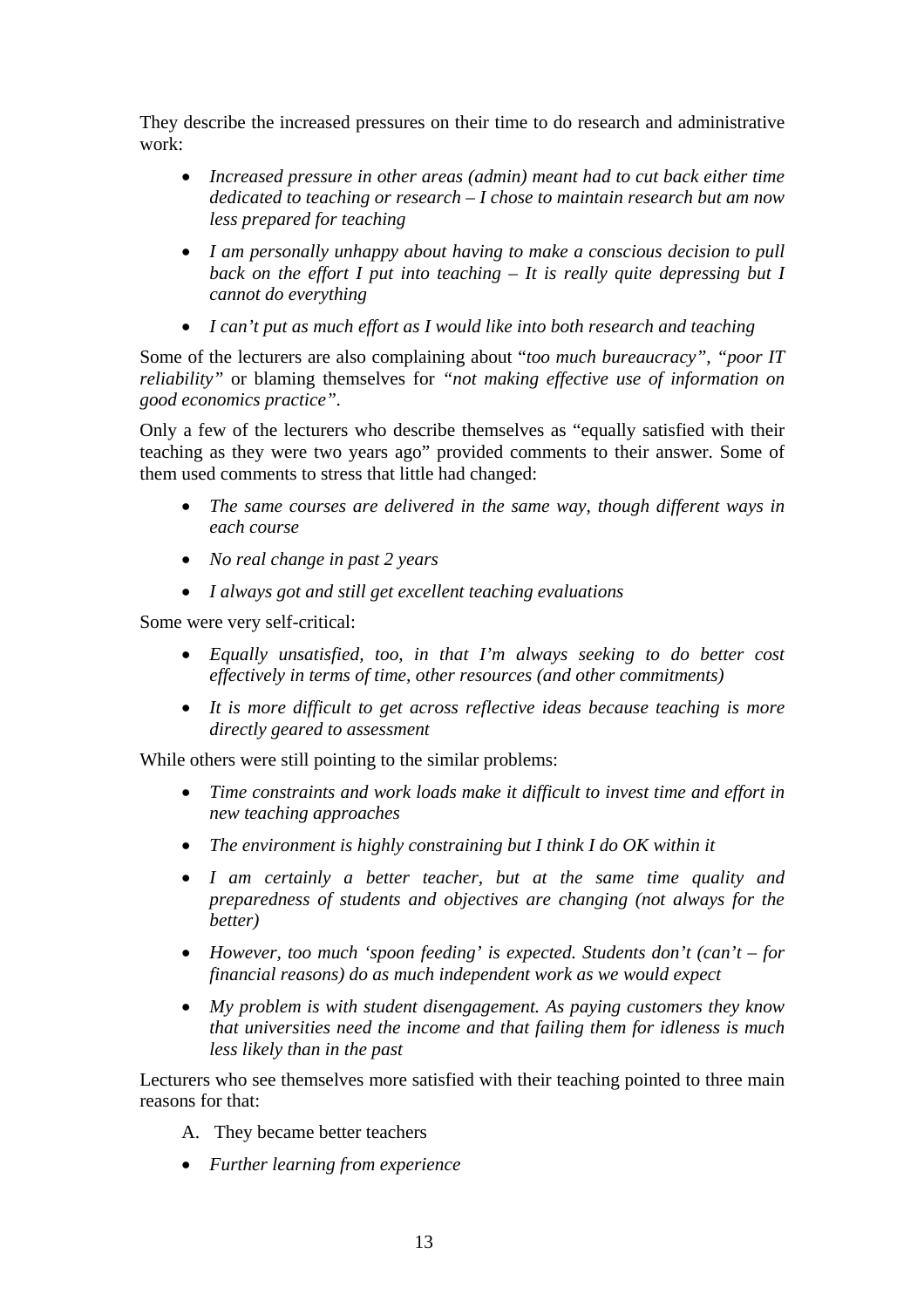- *Continual improvement, incorporation of ideas from Economics Network*
- *I think I take more time to consider the level of student engagement during each session and I tailor session on a weekly basis to appeal to the specific groups that I am teaching*
- *General modifications to the content and delivery in response to student feedback*
- *I am happier about the improvement in my teaching but the lack of time frustrates me because I would like to do and learn more*
- B. Students are happy
	- *Student feedback is excellent so things seem OK as they are*
	- *Feedback has been more positive*
- C. Technology helped
	- *Addition of IT helped a lot. Much more variety of material*
	- *This is due to developing teaching skills over time, which includes not only becoming more proficient with VLE resources but also developing module content and delivery in the classroom as well*
	- *In the sense that technology enables me to keep pace with rising numbers of students*
	- *Students like the use of Blackboard*

Both positive and negative remarks by the respondents are very important to us and will help to shape our activities in the future.

### *E. Future Networks*

In the last section of the survey we asked lecturers about their attitudes towards plans by the Economics Network to set up a series of networks or community groups for lecturers teaching in specific areas of Economics.

When asked if they will be interested in joining such a network to 'share ideas', nearly three out of four of the respondents agreed to join. They were equally split about the media that could be used for that: e-mails, discussion boards and meetings/workshops.

Slightly fewer respondents were interested in joining the network to 'share materials' (65%). Among those who agree to do so, the majority were happy to share assessment questions (60%); 15% were happy to share worksheets, 11% to share handbooks/ teaching programmes, another 11% to share lecture slides and 4% to share handouts.

Respondents interested in joining the network have identified the subject areas and levels at which they are teaching and supplied their e-mail addresses for contacts. The Economics Network will use this information in targeting its future support for lecturers and promoting various events and resources.